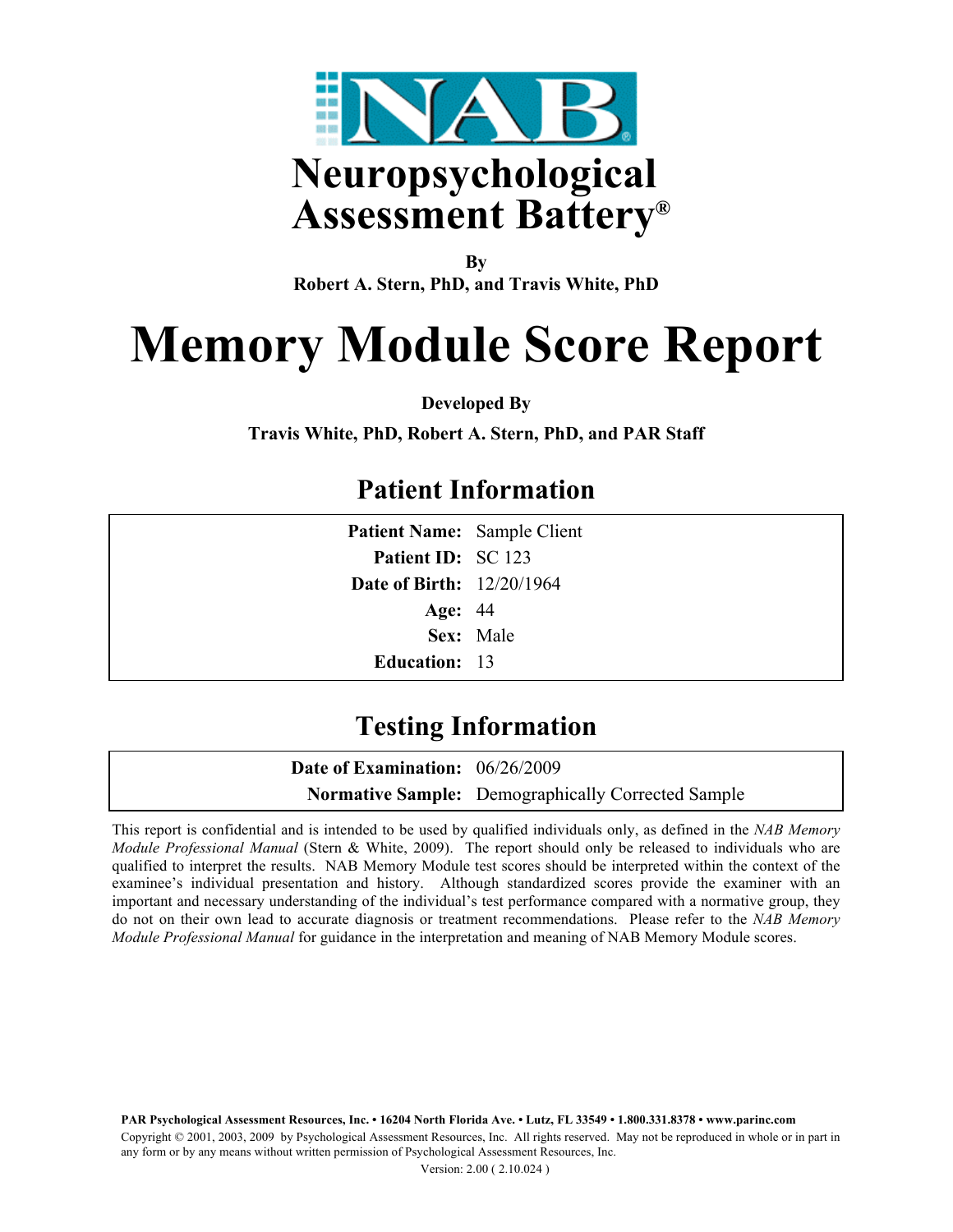# **Memory Module Score Table**

**Form 1**

#### **List Learning Score Table**

| Score                                                                                   | <b>Raw</b><br><b>Score</b> | z Score | <b>T</b> Score | %ile     | Cum.<br>$\sqrt{2}$ age | <b>Interpretive Category</b> |
|-----------------------------------------------------------------------------------------|----------------------------|---------|----------------|----------|------------------------|------------------------------|
| List Learning List A Trial 1<br>Immediate Recall (LLA1-irc)                             | 8                          |         |                | 75       |                        | Above average                |
| List Learning List A Trial 2<br>Immediate Recall (LLA2-irc)                             | 8                          |         |                | 25       |                        | Average                      |
| List Learning List A Trial 3<br>Immediate Recall (LLA3-irc)                             | 8                          |         |                | 11       |                        | Mildly impaired              |
| List Learning List A<br>Immediate Recall (LLA-irc)                                      | 24                         | 0.23    | 50             | 50       |                        | Average                      |
| List Learning List B<br>Immediate Recall (LLB-irc)                                      | 6                          | 0.99    | 57             | 76       |                        | Above average                |
| List Learning List A<br>Short Delayed Recall (LLA-sd:drc)                               | $\overline{7}$             | $-0.10$ | 46             | 34       |                        | Average                      |
| List Learning List A<br>Long Delayed Recall (LLA-ld:drc)                                | 6                          | $-0.39$ | 42             | 21       |                        | <b>Below Average</b>         |
| List Learning List A<br>Percent Retention (LLA-%rt)                                     | 86                         |         |                | 17       |                        | <b>Below Average</b>         |
| List Learning List A Long Delayed<br>Forced-Choice Recognition (LLA-dfc)                | 12                         |         |                | 75       |                        | Above average                |
| List Learning List A Long Delayed<br>Forced-Choice Recognition<br>False Alarms (LLA-fa) | 13                         |         |                | $\leq 1$ |                        | Severely impaired            |
| List Learning List A<br>Discriminability Index (LLA-dis)                                | $\mathbf{0}$               |         |                | $\leq 1$ |                        | Severely impaired            |
| List Learning List A Recall vs.<br>Recognition Index (LLA-rvr)                          | 50                         |         |                | 12       |                        | Mildly impaired              |
| List Learning Semantic Clusters<br>$(LL$ -sem $)$                                       | $\overline{2}$             |         |                |          | 3                      |                              |
| <b>List Learning Perseverations</b><br>$(LL$ -psv $)^a$                                 | $\boldsymbol{0}$           |         |                |          | 36                     |                              |
| List Learning Intrusions<br>$(LL-int)a$                                                 | $\theta$                   |         |                |          | 36                     |                              |

<sup>a</sup> Higher cumulative percentages indicate poorer performance.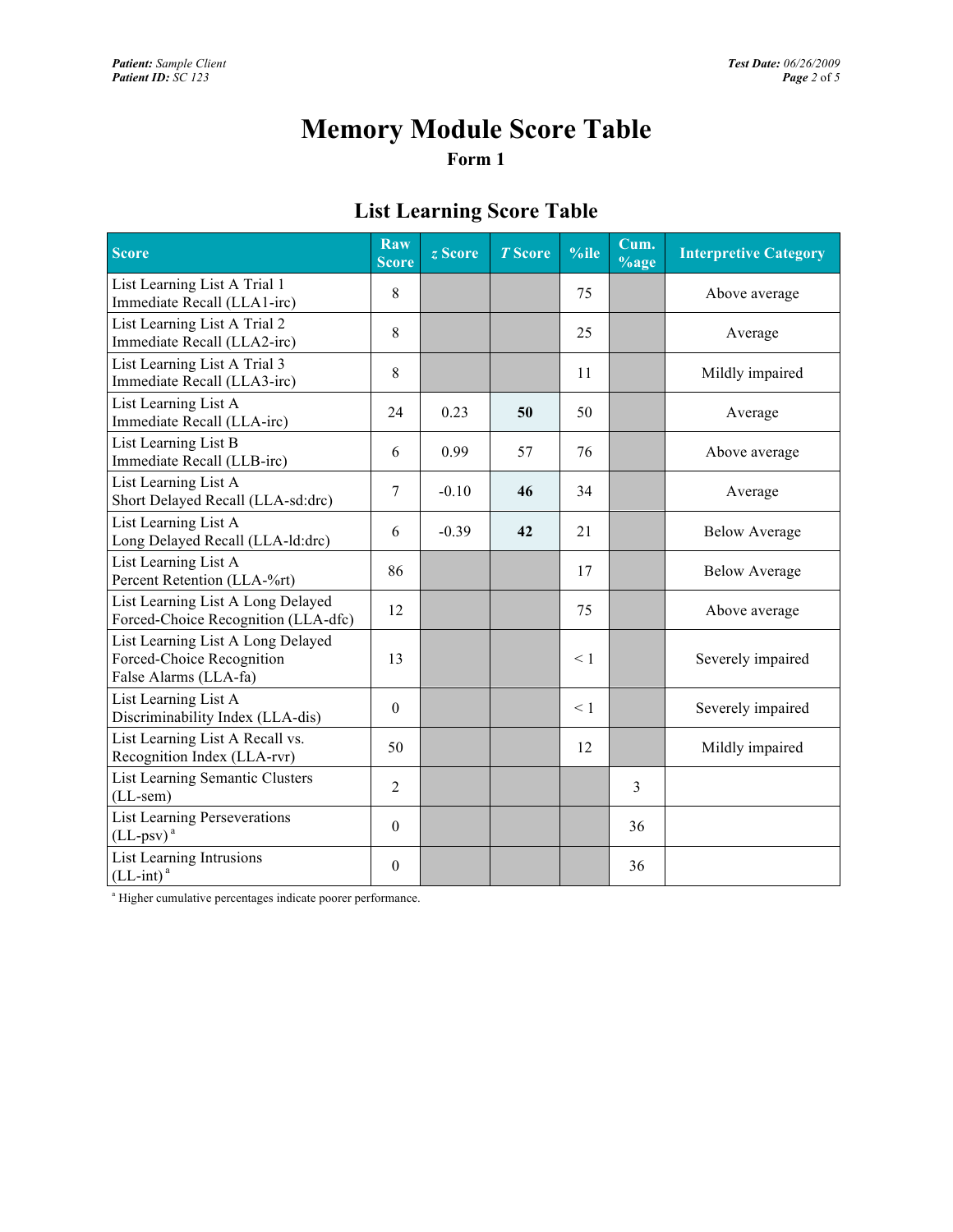#### **Shape Learning Score Table**

| Score                                                                        | Raw<br><b>Score</b> | $z$ Score | $T$ Score | $%$ ile  | <b>Interpretive Category</b>    |  |
|------------------------------------------------------------------------------|---------------------|-----------|-----------|----------|---------------------------------|--|
| Shape Learning Trial 1<br>Immediate Recognition (SHL1-irg)                   | 4                   |           |           | 17       | <b>Below Average</b>            |  |
| Shape Learning Trial 2<br>Immediate Recognition (SHL2-irg)                   | 6                   |           |           | 50       | Average                         |  |
| Shape Learning Trial 3<br>Immediate Recognition (SHL3-irg)                   | 6                   |           |           | 25       | Average                         |  |
| Shape Learning<br>Immediate Recognition (SHL-irg)                            | 16                  | 0.18      | 47        | 38       | Average                         |  |
| Shape Learning<br>Delayed Recognition (SHL-drg)                              | 2                   | $-1.75$   | 20        | $\leq 1$ | Moderately-to-severely impaired |  |
| Shape Learning<br>Percent Retention (SHL-%rt)                                | 33                  |           |           | $\leq 1$ | Severely impaired               |  |
| Shape Learning Delayed<br>Forced-Choice Recognition (SHL-dfc)                | 8                   |           |           | 25       | Average                         |  |
| Shape Learning Delayed<br>Forced-Choice Recognition<br>False Alarms (SHL-fa) | 4                   |           |           | $\leq$ 1 | Severely impaired               |  |
| Shape Learning<br>Discriminability Index (SHL-dis)                           | 4                   |           |           | $\leq$ 1 | Severely impaired               |  |

#### **Story Learning Score Table**

| <b>Score</b>                                                   | <b>Raw</b><br><b>Score</b> | z Score | <b>T</b> Score | $%$ ile | <b>Interpretive Category</b> |  |
|----------------------------------------------------------------|----------------------------|---------|----------------|---------|------------------------------|--|
| Story Learning Trial 1 Phrase Unit<br>$(STL1-irc:phu)$         | 30                         |         |                | 50      | Average                      |  |
| Story Learning Trial 2 Phrase Unit<br>$(STL2-irc:phu)$         | 35                         |         |                | 25      | Average                      |  |
| Story Learning Phrase Unit<br>Immediate Recall (STL-irc:phu)   | 65                         | 0.33    | 53             | 62      | Average                      |  |
| Story Learning Thematic Unit<br>Immediate Recall (STL-irc:thu) | 17                         |         |                | 50      | Average                      |  |
| Story Learning Trial 1 Thematic Unit<br>$(STL1-irc:$ thu)      | 8                          |         |                | 50      | Average                      |  |
| Story Learning Trial 2 Thematic Unit<br>$(STL2-irc:$ thu)      | 9                          |         |                | 50      | Average                      |  |
| Story Learning Phrase Unit<br>Delayed Recall (STL-drc:phu)     | 30                         | $-0.31$ | 45             | 31      | Average                      |  |
| Story Learning Thematic Unit<br>Delayed Recall (STL-drc:thu)   | 9                          |         |                | 50      | Average                      |  |
| Story Learning Phrase Unit<br>Percent Retention (STL-%rt)      | 86                         |         |                | 14      | Mildly impaired              |  |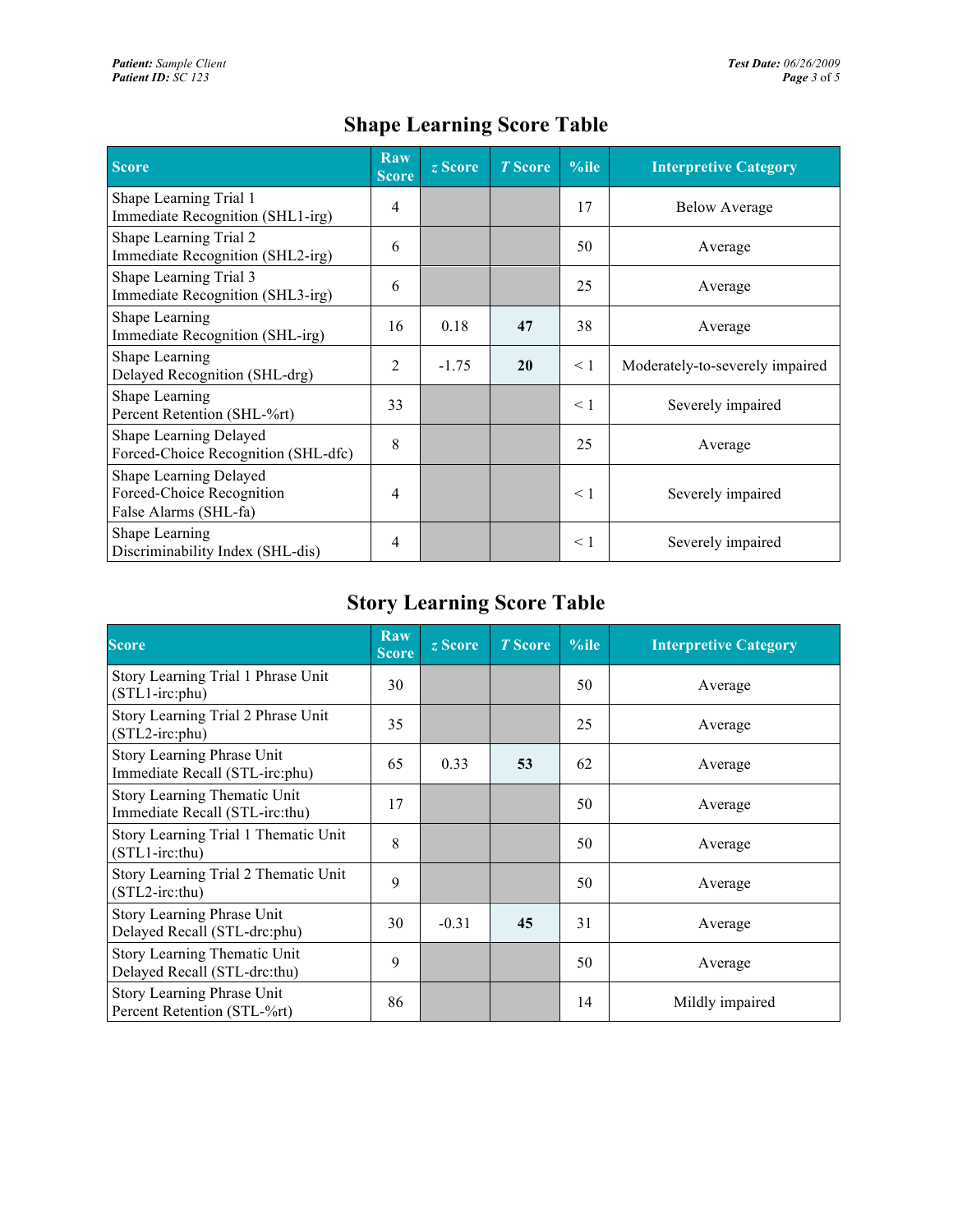| <b>Score</b>                                                    | Raw<br><b>Score</b> | z Score | <b>T</b> Score | $%$ ile  | <b>Interpretive Category</b>    |  |
|-----------------------------------------------------------------|---------------------|---------|----------------|----------|---------------------------------|--|
| Daily Living Memory<br>Immediate Recall (DLM-irc)               | 25                  | $-1.88$ | 24             | $\leq$ 1 | Moderately-to-severely impaired |  |
| Daily Living Memory<br>Delayed Recall (DLM-drc)                 | 14                  | $-0.13$ | 45             | 31       | Average                         |  |
| Daily Living Memory<br>Retention (DLM-rt)                       | 156                 |         |                | > 99     | Above average                   |  |
| Daily Living Memory<br>Delayed Recognition (DLM-drg)            | 9                   |         |                | 20       | <b>Below Average</b>            |  |
| Daily Living Memory<br>Recall vs. Recognition (DLM-rvr)         | 156                 |         |                | 25       | Average                         |  |
| <b>Medication Instructions</b><br>Immediate Recall (MED-irc)    | 14                  |         |                | $\leq 1$ | Severely impaired               |  |
| <b>Medication Instructions</b><br>Delayed Recall (MED-drc)      | 7                   |         |                | 13       | Mildly impaired                 |  |
| <b>Medication Instructions</b><br>Delayed Recognition (MED-drg) | 1                   |         |                | 15       | Mildly impaired                 |  |
| Name/Address/Phone<br>Immediate Recall (NAP-irc)                | 11                  |         |                | 7        | Mildly impaired                 |  |
| Name/Address/Phone<br>Delayed Recall (NAP-drc)                  | 7                   |         |                | 25       | Average                         |  |
| Name/Address/Phone<br>Delayed Recognition (NAP-drg)             | 8                   |         |                | 50       | Average                         |  |

#### **Daily Living Memory Score Table**

# **Memory Index Score Table**

| <b>Score</b>       | Sum of          | <b>MEM</b>            | Percentile | <b>Confidence Interval</b> |
|--------------------|-----------------|-----------------------|------------|----------------------------|
|                    | <i>T</i> Scores | <b>Standard Score</b> | Rank       | 95%                        |
| Memory Index (MEM) | 270             |                       |            | 73 - 89                    |